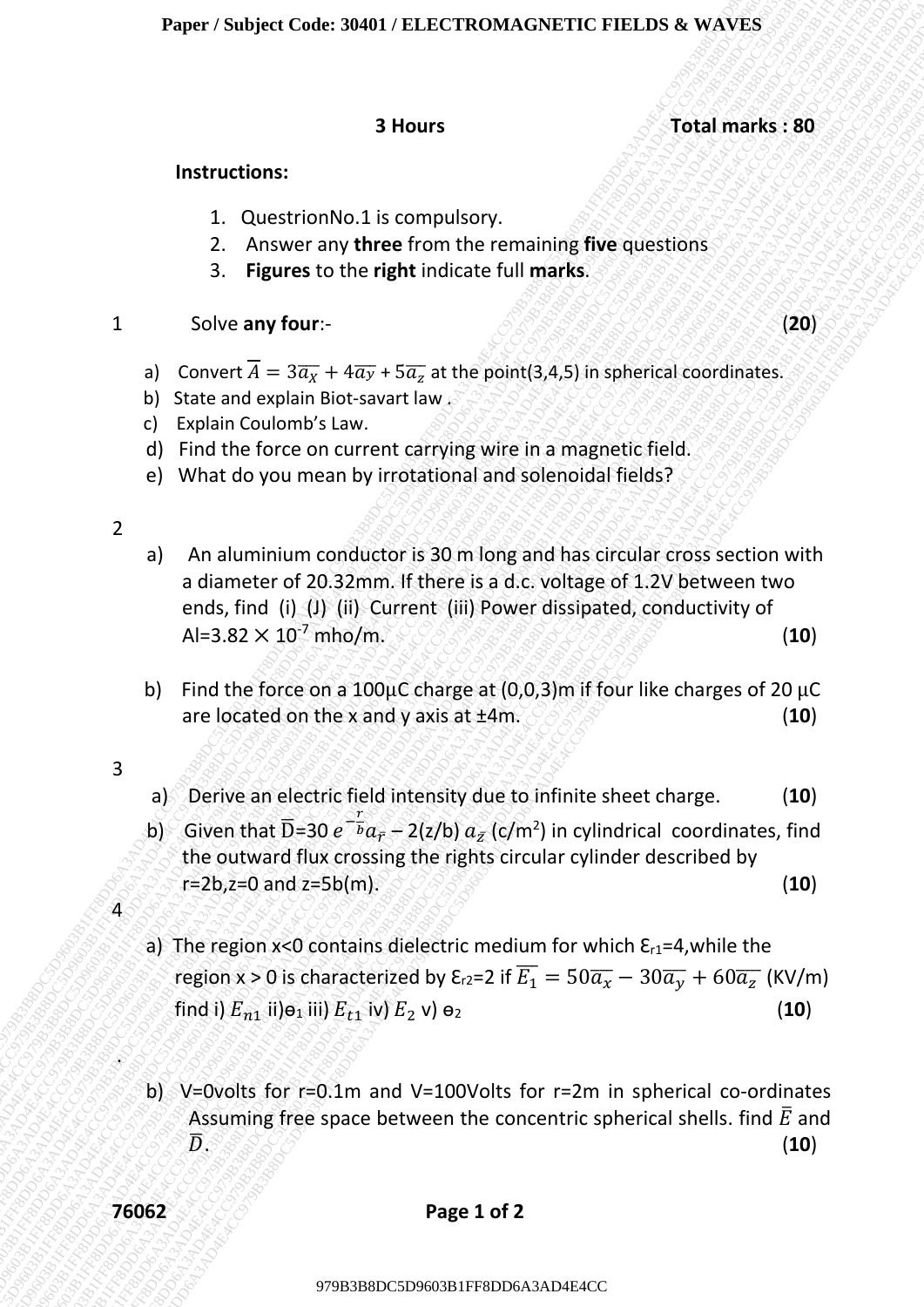## 5

- a) Derive magnetic field intensity on the axis of a circular loop. (**10**)
- Paper 7 Sadject Code: 304017 BLECTRON ASPACTIC PIELDS & WAVES<br>
a) Derive magnetic field intensity on the axis of a circular food.<br>
5) Groen  $E = E_2z^2e^{-2}E_3$  in free space. Determine if there explose satisfied<br>
simultaneou Paper / Starljest Craice 3NHH / ELECCRG/MAXCNETIC FIRELINS & WAVES<br>
3) Derive magnetic field unterstay on the axis of a circular loop.<br>
19 (b) AB6B E = E<sub>x</sub>2+2 <sup>o</sup> CF<sub>8</sub> in the space Determine if there existes a magnetic f 979B3B8DC5D9603B1FF8DD6A3AD4E4CC979B3B8DC5D9603B1FF8DD6A3AD4E4CC979B3B8DC5D9603B1FF8DD6A3AD4E4CC979B3B8DC5D9603B1FF8DD6A3AD4E4CC979B3B8DC5D9603B1FF8DD6A3AD4E4CC979B3B8DC5D9603B1FF8DD6A3AD4E4CC Paper / Subject Code: 30401 / BLECTROMASANETIC FIELDS & WAVES<br>
5<br>
a) Derive magnetic field intensity on the axis of a circular loop.<br>
b) Clearly such that toolst Park and space Desember of CrossRall Wave Society<br>
such tha Paper / Subject Code: 30493 / ELECTRONAGCNETIC FIELDS & WAVES<br>
3<br>
9) Denve magnetic field intensity on the axis of a circular hope<br>
b) Gouel JF - Fig. 2<sup>+</sup> Fe<sup>2</sup> in fect e space the emerger's circular law are satisfied<br>
5 Paper / Sanjoet Code: J9691 / FLECT8D0MACNETIC FIELD 6. WAXES<br>
9<br>
9 Devive magnetic field interesting to the assis of a circular loop.<br>
100)<br>
10 leven  $\frac{1}{2}$  = L<sub>G</sub><sub>2</sub><sup>2</sup> e<sup>2</sup><sub>C</sub> in terms space. December 18 (100)<br>
9 Dev Paper / Sealper Code: 36491 / FILECTROMAGNRTIC FIRILIS & WAVES<br>
9) Derive magnetic field such that both Faruday's law the axis of a circular loop.<br>
19 (bice)  $\frac{1}{2}$  Fig.  $\frac{2}{3}$  CP in fee space to remove if there exis Paper / Sealper Code: 36491 / FILECTROMAGNRTIC FIRILIS & WAVES<br>
9) Derive magnetic field such that both Faruday's law the axis of a circular loop.<br>
19 (bice)  $\frac{1}{2}$  Fig.  $\frac{2}{3}$  CP in fee space to remove if there exis Paper / Sealper Code: 36491 / FILECTROMAGNRTIC FIRILIS & WAVES<br>
9) Derive magnetic field such that both Faruday's law the axis of a circular loop.<br>
19 (bice)  $\frac{1}{2}$  Fig.  $\frac{2}{3}$  CP in fee space to remove if there exis Paper / Sealper Code: 36491 / FILECTROMAGNRTIC FIRILIS & WAVES<br>
9) Derive magnetic field such that both Faruday's law the axis of a circular loop.<br>
19 (bice)  $\frac{1}{2}$  Fig.  $\frac{2}{3}$  CP in fee space to remove if there exis Paper / Sealper Code: 36491 / FILECTROMAGNRTIC FIRILIS & WAVES<br>
9) Derive magnetic field such that both Faruday's law the axis of a circular loop.<br>
19 (bice)  $\frac{1}{2}$  Fig.  $\frac{2}{3}$  CP in fee space to remove if there exis Paper / Sealper Code: 36491 / FILECTROMAGNRTIC FIRILIS & WAVES<br>
9) Derive magnetic field such that both Faruday's law the axis of a circular loop.<br>
19 (bice)  $\frac{1}{2}$  Fig.  $\frac{2}{3}$  CP in fee space to remove if there exis Paper / Sealper Code: 36491 / FILECTROMAGNRTIC FIRILIS & WAVES<br>
9) Derive magnetic field such that both Faruday's law the axis of a circular loop.<br>
19 (bice)  $\frac{1}{2}$  Fig.  $\frac{2}{3}$  CP in fee space to remove if there exis Paper / Sealper Code: 36491 / FILECTROMAGNRTIC FIRILIS & WAVES<br>
9) Derive magnetic field such that both Faruday's law the axis of a circular loop.<br>
19 (bice)  $\frac{1}{2}$  Fig.  $\frac{2}{3}$  CP in fee space to remove if there exis Paper: Sobject Code: 30401 / ELECTROMAGNETIC FIELDS & WAVES<br>
9<br>
9 Derive magnetic field internsity on the axis of a circular lone, exists a magnetic field contributed by the space accomment of their exists a magnetic field Paper / Shulted Code: 804B1 / ELECTROMAGNETIC FRELIOS & WAVES<br>
9. Derive magnetic field infrastry on the axis of a circuitat loop.<br>
1. Biggs also that both Faraday's law and amppec's doctoral law are assimilated<br>
simultan Paper / Saulyed Code: 90401 / ELECTROMAGNETIC ENELDS & WAVES<br>
9<br>
9) Geiven Ragnetic field intensity on the axis of a circular loop.<br>
9) Given Ragnetic field intensity between Determine (fitters exists a magnetic<br>
100 (and Paper Starjett Code: Stoff Jr. H.LECTHONAXGNETIC FIELDS & WAYES<br>
9) Dirtive insignation for the state state and the state and the state and the state and the state and the state and the state and the state and the state a Paper / Statistics Chuie: 39401 / HOLECTRONAXAN-EVETIC PIELINS & WAYES<br>
9<br>
9 Derive magnetic field intensity was and ampleres of there exists a magnetic field intensity.<br>
100 them statistically,<br>
9 Derive the wave equatio Puper / Statiged Code: 39490 / REJSCTROMASNETIC PREASE & WAVES<br>
9<br>
9) Given  $R = R_B x^9 e^{-1} R_B$  in the space Determine if there exists a magnetic<br>
fields actual mati both Faraday's law and ampieres critical law are saided<br>
9) b) Given  $\bar{E} = E_0 z^2 e^{-t} \overline{a_x}$  in free space .Determine if there exists a magnetic field such that both Faraday's law and ampere's circuital law are satisfied **simultaneously.** (*10)*

## 6

- a) Derive the wave equation for electric field and magnetic field in free space (**10**)
- b) A 10GHz plane wave travelling in free space has an amplitude  $E_X=10$  V/m. find v,λ,β,η and amplitude and direction of H. (**10**)

----------------------------------------------------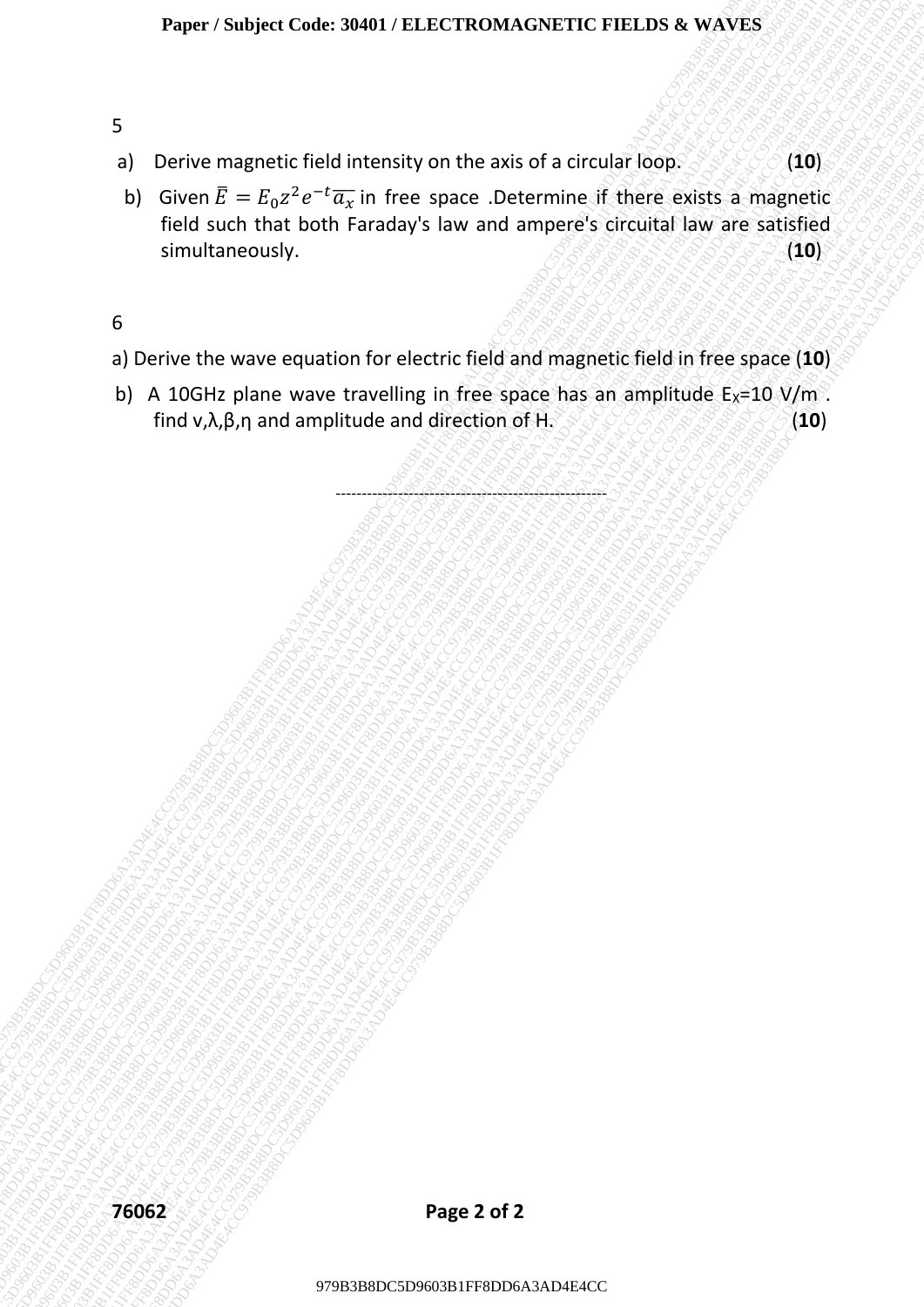### **Paper / Subject Code: 30402 / ELECTRICAL MACHINE II**

**(3 Hours) [Total marks : 80]**

Note: 1) Question No.1 is compulsory.

- 2) Attempt any three questions out of remaining five question.
- 3) Assume suitable data if required.
- 1. Solve any four each carry equal marks.  $\bigotimes_{\mathcal{A}} \bigotimes_{\mathcal{A}} \bigotimes_{\mathcal{A}} \bigotimes_{\mathcal{A}} \bigotimes_{\mathcal{A}} \bigotimes_{\mathcal{A}} \bigotimes_{\mathcal{A}} \bigotimes_{\mathcal{A}} \bigotimes_{\mathcal{A}} \bigotimes_{\mathcal{A}} \bigotimes_{\mathcal{A}} \bigotimes_{\mathcal{A}} \bigotimes_{\mathcal{A}} \bigotimes_{\mathcal{A}} \bigotimes_{\mathcal{A}} \bigotimes_{\mathcal{A}} \big$ 
	- a. Explain connection and phasor diagram of DY 11 transformers.
	- b. Explain the operating principle of three phase induction motor.
	- c. Explain capacitor start capacitor run single phase I.M.
	- d .Explain need of parallel operations of transformers and write necessary condition for parallel operation.
	- e. Draw and explain torque slip characteristics of 3 phase I.M.

2). a Explain the oscillating neutral phenomenon in 3 phase transformer .  $\sqrt{2}$  .  $\sqrt{2}$  .  $\sqrt{2}$  . 10

CD Bases 19<br>
A state as produced and requirements of the specific of the specific of the specific original and requirements.<br>
2. Selection and requirements.<br>
2. Selection and requirements.<br>
2. Selection and requirements o **21386**<br>
Also are the online throughout of the mainling the species.<br>  $\frac{1}{2}$ A3576-17 and a show that it considers the species of the species of the species of the species of the species of the species of the species of O Theory<br>
Also Chemican or Society the Accepteristics of Commission Contents and Commission Commission Commission Commission Commission Commission Commission Commission Commission Commission Commission Commission Commissi A2675 B (A) control War Theorem is a Computery Control of Computer Control of Computer Control of Company Control of Company Control of Company Control of Company Control of Company Control of Company Control of Company **278** Printing Conseque Conservation 2787 The Conservation 278 Democratic 278 Democratic 278 Democratic 278 Democratic 278 Democratic 278 Democratic 278 Democratic 278 Democratic 278 Democratic 278 Democratic 278 Democrat **Experiment Schopes Codes 300427 F.ELECTRICAL MACELINE**<br>
Note 12 October 9: in convention of the main of the main of the main of the main of the main of the main of the main of the main of the main of the main of the main **Paper / Subject Conte 2002 / ELECTRICAL MACHINE III**<br>
A Series 1) (Contended to a series of the contendent of the paper of the contendent of the contendent of the content of the content of the content of the content of t Paper / Subject Code: 26482 / Flares variables of the main of the main of the main of the main of the main of the main of the main of the main of the main of the main of the main of the main of the main of the main of the **Paper / Shirleyet Code: 26382 / F.I. RCTRICAT, MACHINER T1**<br>
25 Denver 2013 a quasi-control and minimization control and minimization control and minimization control and minimization control and minimization control and **Paper / Shirleyet Code: 26382 / F.I. RCTRICAT, MACHINER T1**<br>
25 Denver 2013 a quasi-control and minimization control and minimization control and minimization control and minimization control and minimization control and **Paper / Shirleyet Code: 26382 / F.I. RCTRICAT, MACHINER T1**<br>
25 Denver 2013 a quasi-control and minimization control and minimization control and minimization control and minimization control and minimization control and **Paper / Subject Code: 30482 / ELECTRICAL MACHINE II.**<br>
Note the fluctuation of the complete of complete of complete of the state of the state of the state of the state of the state of the state of the state of the state **Paper / Studyet Code: 30483** / **Thus and / The Constant Constant Constant Constant Constant Constant Constant Constant Constant Constant Constant Constant Constant Constant Constant Constant Constant Constant Constant Co 27987 / Studyet Code 30402 / ELECTRICEAL MACHINEEL (2)**<br>
2018 00: 2018 00: 2018 00: 2018 00: 2018 00: 2018 00: 2018 00: 2018 00: 2018 00: 2018 00: 2018 00: 2018 00: 2018 00: 2018 00: 2018 00: 2018 00: 2018 00: 2018 00: 2 **21**<br> **A2576** Content be 1.8 Computisors, **A25866DA529 Content and Content and Content and Content and Content and Content and Content and Content and Content and Content and Content and Content and Content and Content a Paper / Studynet Code: 30.042 / ELECTRICAL MACHINETER (2)**<br>
2) Arene in the second of the maintain fore context.<br>
2) Arene in the second of the main fore context.<br>
3) Angle in the context of the second of the main fore **C**<br> **A25758**<br>
Note: D. Q. extends No. is compulsed compute the computations of the computations of the computer of the computer of the computer of the computations of the computations of the computations of the computat **Proper / Subject Code: M402 / ELECTRIC AL MACHINNE II**<br>
A256 Di Querdi No Hi is considered and attenuating for agentics.<br>  $\frac{1}{2}$ A256 and the station sequence of the matrix and attenuating for agentics.<br>
L. Solonge for **Paper / Subject Code 30402 / ELECTRIC AL MACHINE II (1)**<br>
A  $\alpha$  -1) Question We is comparison and a consideration of the comparison and the comparison of the comparison of the comparison of the comparison of the compari **Paper / Subject Code: 30402 / ELECTRICAL MACHINE II**<br>
A. Control of the temperature care of revealing throughness.<br>
2) Anamay and the quantum care of revealing throughness.<br>
2) Anamay and the quantum care of revealing th b. Two three phase transformers rated at 500 KVA and 450 KVA respectively and connected in parallel to supply a load of 1000 KVA at 0.8 PF lagging.The per phase leakage resistance and reactance of the first transformer is 2.5% and 6% respectively and of second transformer 1.6% and 7% respectively.Calculate the KVA load and PF at which each transformer operates.  $88888888888$ 

3.a Explain with a neat diagram cogging and crawling phenomenon in 3 phase  $I.M.$  10

b. A three phase I.M. having 6 pole star connected stator winding runs on 240v 50  $H_2$  supply. The rotor resistance and standstill reactance are 0.12 and 0.85 per phase. The ratio of stator of rotor turns is 1.8 and F.L. slip is 4% . Calculate the developed torque at F.L. , maximum torque and the speed at maximum torque.

| ۰.<br>۰. |
|----------|
|----------|

|  |  |  | 4. a. Explain the need of starter for 3 phase I.M. and explain auto-transformer starter in detail.                             | 10 |
|--|--|--|--------------------------------------------------------------------------------------------------------------------------------|----|
|  |  |  | b. A $15\text{KW}$ , $400\text{V}$ , $4\text{pole}$ , $50\text{Hz}$ 3 phase star connected I.M. give the following test result |    |
|  |  |  |                                                                                                                                |    |

|                           | Line current $(A)$ | Power $i/p(w)$ | Line voltage $(v)$ |
|---------------------------|--------------------|----------------|--------------------|
| N.L. test                 |                    | 310            | 400                |
| <b>Blocked</b> rotor test |                    | 7100           | 200                |

Assume stator and rotor ohmic losses are equal at standstill. Draw circle diagram and find line current , power factor, slip, torque and efficiency at F.L. 10

| 5. a. Draw equivalent circuit diagram of single phase I.M. based on double field revolving theory and |    |
|-------------------------------------------------------------------------------------------------------|----|
| explain the double field revolving theory.                                                            | 10 |
| b. Explain shaded pole 1 phase I.M. in detail.                                                        | 10 |

6. Write short note on any two  $\sim$  20

a. Scott connection of two 3 phase transformers.

b. Induction generator.

c. Power flow in 3 phase I.M.

### **76904 Page 1 of 1**

--------------

### A25758D617D7D65348366DA5293B27E1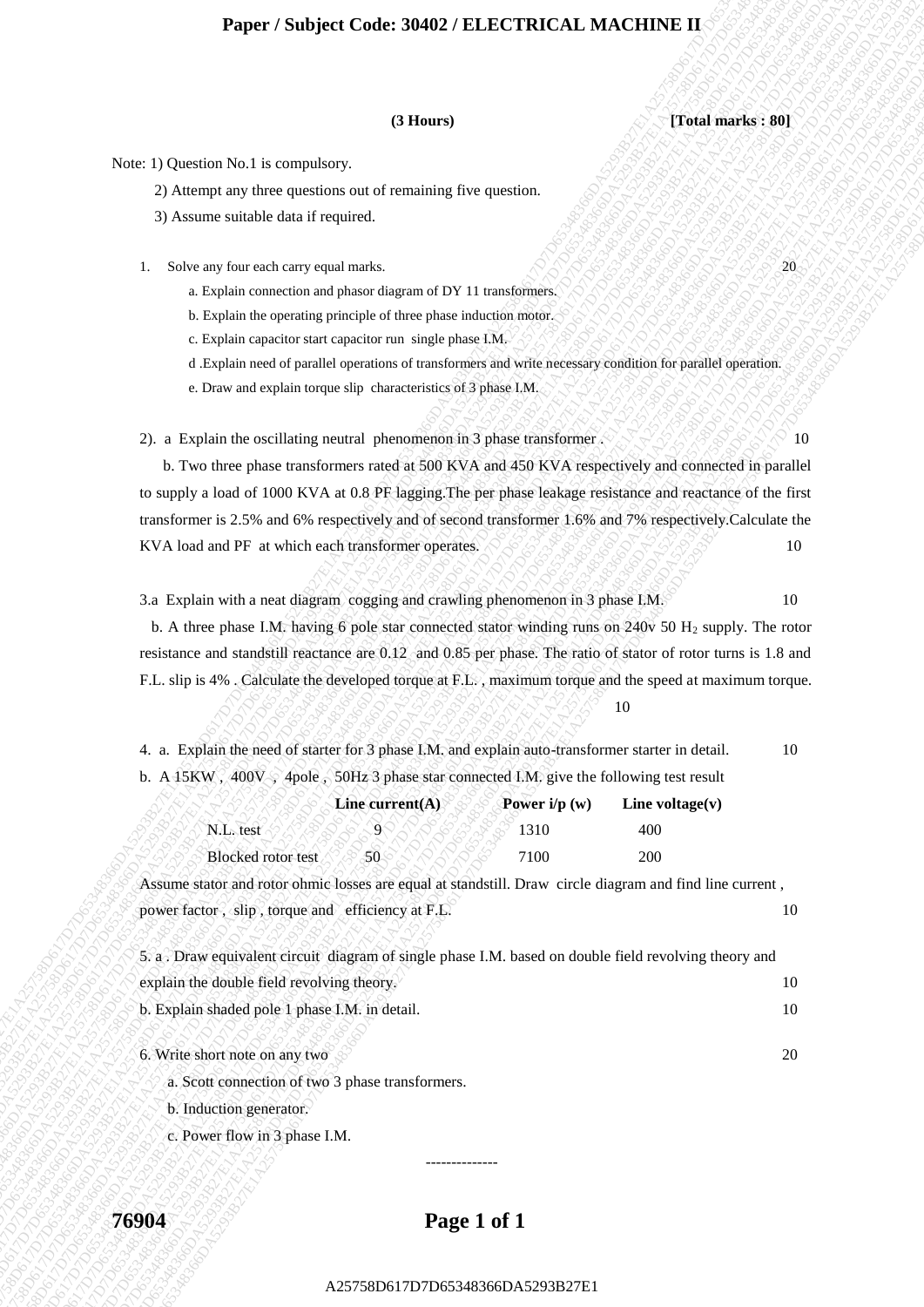## **Paper / Subject Code: 30403 / PROTECTION AND SWITCH GEAR ENGINEERING**

|                     | (3 Hours)<br>[Total Marks: 80]                                                                                                                                        |                      |
|---------------------|-----------------------------------------------------------------------------------------------------------------------------------------------------------------------|----------------------|
| $N.B.:-$            | $(1)$ Question No.1 is compulsory.<br>(2) Attempt any Three questions out of remaining five questions.<br>(3) Assume suitable data if necessary and justify the same. |                      |
| Q 1.                | Answer any following questions.                                                                                                                                       |                      |
| A)                  | Explain time grading and current grading used in protection system.                                                                                                   | 05                   |
| B)<br>$\mathcal{C}$ | Explain rated characteristics of contactors<br>Draw single line diagram and show all substation devices.                                                              | 05<br>0 <sub>5</sub> |
| D)                  | Why isolators, contactors and circuit breaker are used in power system.                                                                                               | 05                   |
| $Q$ 2 a)            | Explain construction, working, torque equation and characteristics of following<br>Distance relay.                                                                    | <b>10</b>            |
|                     | <b>Reactance Relay</b><br>II) Mho Relay<br>I)                                                                                                                         |                      |
| $Q_2b)$             | How transformer can be protected against incipient fault.                                                                                                             | 10                   |
| $Q$ 3 a)            | Explain the constructional details of HRC fuse with its characteristics. Write 10                                                                                     |                      |
| Q3b)                | advantages over other type<br>Explain construction and working principle of vacuum circuit breaker with its<br>advantages and disadvantages                           | <b>10</b>            |
| $Q$ 4 a)            | Explain REF protection for alternator. How 100% winding is protected in an 10<br>alternator.                                                                          |                      |
| $Q_4b)$             | Explain with neat sketch construction and working of Air circuit breaker. Write<br>advantages and disadvantages                                                       | <b>10</b>            |
| Q 5 a)              | Explain single phasing in induction motor. How motor is protected from single<br>Phasing?                                                                             | <b>10</b>            |
| $Q_5b$              | Draw and explain Merz-Price protection scheme for star-delta transformer.                                                                                             | 10                   |
| $Q(6)$ a)           | Explain high resistance and low resistance method of arc quenching.                                                                                                   | <b>10</b>            |
| $Q(6)$ b)           | Explain working principle of induction type of relays. Explain IDMT characteristics                                                                                   | <b>10</b>            |
|                     |                                                                                                                                                                       |                      |
|                     |                                                                                                                                                                       |                      |
|                     |                                                                                                                                                                       |                      |
| 77781               | Page 1 of 1                                                                                                                                                           |                      |